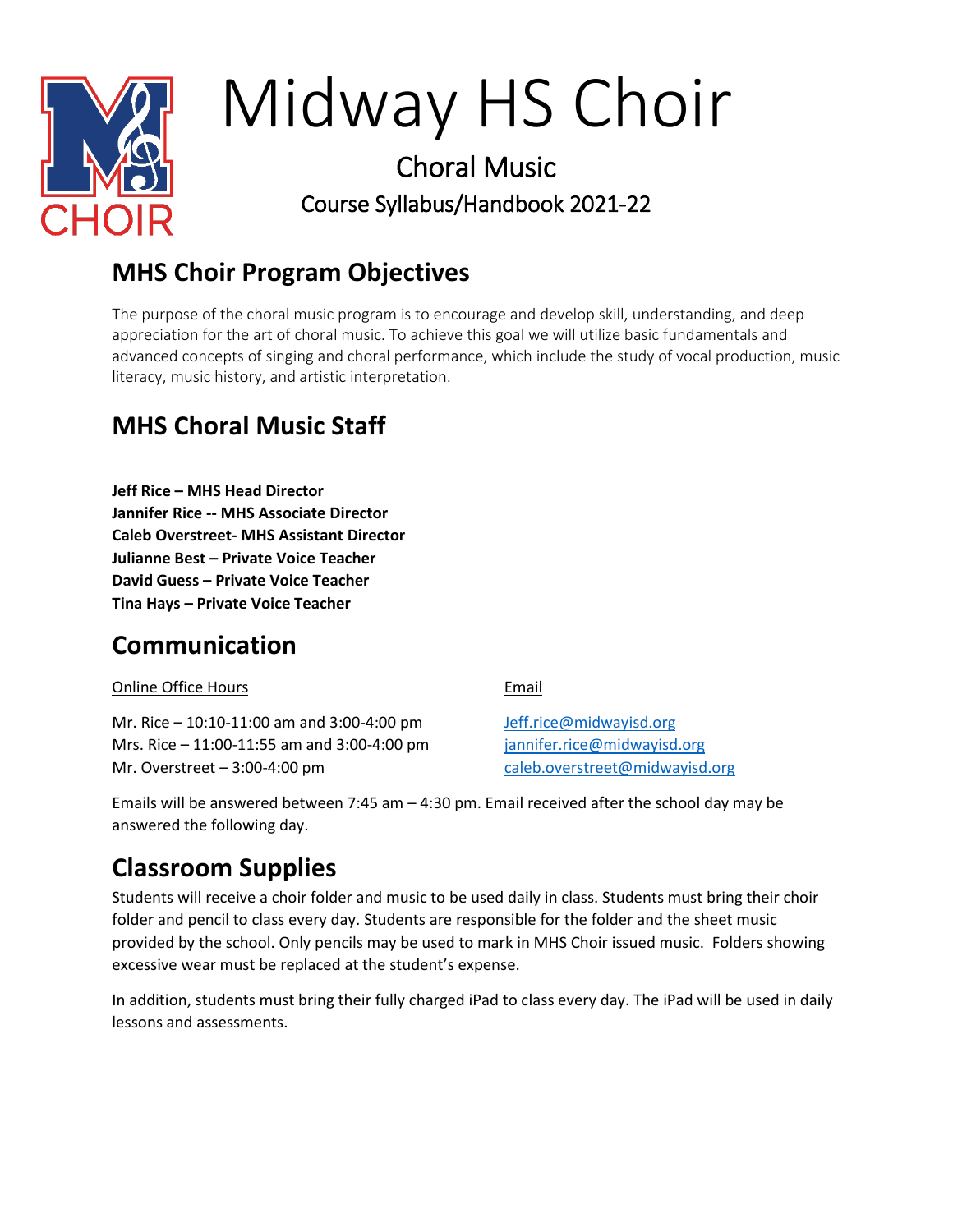#### **Grading System**

**Practice 30%**

- **Group and individual vocal development exercises**
- **Group and individual choral/vocal sightreading exercises**
- **Written assignments utilizing musical terminology**
- **Skill/technique exhibition/observation**

**Application 30%**

- **Rehearsal technique involvement/observation**
- **Sightreading skill demonstration**
- **Choral/vocal skill demonstration**
- **Scheduled rehearsal outside of class**

**Evaluation 40%**

- **Vocal/Choral/Sightreading skill quiz/test (group/individual)**
- **Public performance (concert/contest)**

**Participation in scheduled sectional rehearsals and curricular concerts (whether virtual or in-person) is a requirement of the MHS Choir curriculum.** Sectional rehearsals are generally before school at 7:30 a.m., after school from 4:05-5:00 pm, or evenings between 6:00 and 9:00 p.m. Students must attend all choir performances and remain for the entire performance.

#### **Choir Expenses**

All select choir members will have the following expenses:

- 1. Choir Fee \$40. for ALL CHOIRS (MHS Choir t-shirt, uniform rental/maintenance, folder, class supplies, etc.) **Due Friday, September 3. Bring cash/check (payable to MHS Choir) and drop in the choir room drop box. Pay online a[t https://tx-midway.intouchreceipting.com/.](https://tx-midway.intouchreceipting.com/)**
- 2. Spring Trip Select Men/Women \$100. (NTCC/Group Dynamix-Ft. Worth); Meistersingers \$1600. (NYC)
- 3. Boys black dress shirt, shoes & socks (shoes/socks must be purchased on your own. Shirt group ordering information will be provided.)
- 4. Girls Black, low heeled, closed toe dress shoes (purchased on your own)

Optional expenses:

- 1. 9-12 TMEA All-Region/All-State audition music (\$22.00)
- 2. Solo & Ensemble Entry Fee (\$5.00 per Class 2/3 event; \$9.00 per Class 1 event); Texas State Solo & Ensemble Entry fee (\$20.00 for a solo and \$10.00 for an ensemble)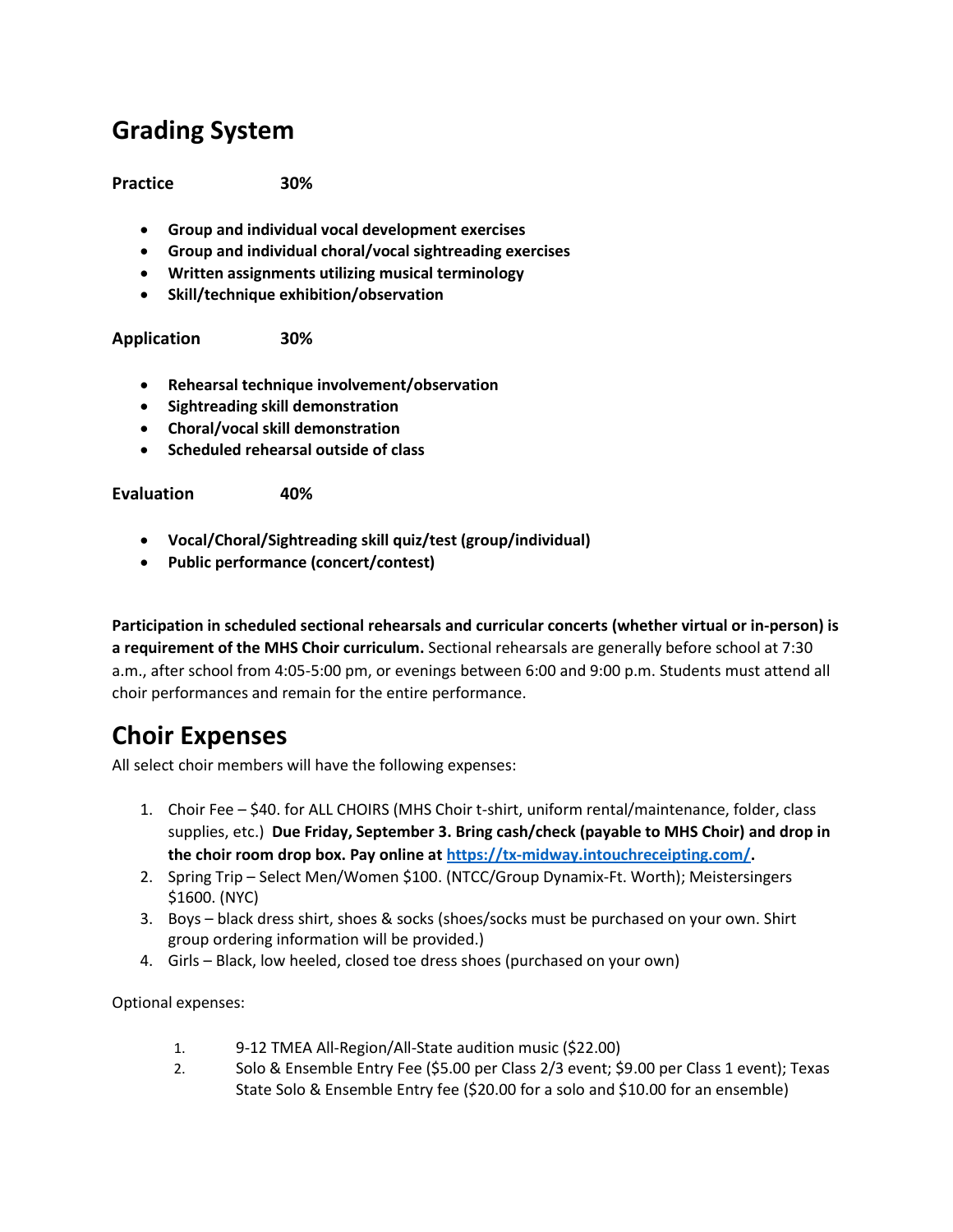# **Eligibility**

Choir students are responsible for maintaining academic eligibility. Eligibility rules for participation are as follows:

- 1. All students are eligible the first six weeks of school
- 2. At the end of the first six weeks, if the student is failing (below 70) or has an incomplete in one or more subjects he/she will not be permitted to participate in extra-curricular activities for the next three weeks or until the incomplete is cleared through the Student Services office, i.e. trips off campus, TMEA, UIL sponsored events, and other specified activities.
- 3. An ineligible student may re-gain eligibility status at the end of the third week of the six weeks grading period. If the student is passing ALL subjects, he/she will be eligible to participate in choir activities following a one week grace period. If he/she is failing any course, the student will continue to be ineligible for the remainder of the grading period.

All choir concerts (fall, winter, pre-UIL, spring) fall under the category of curricular (part of the course requirement), therefore, academic eligibility is NOT REQUIRED. However, the following choir activities are considered extra-curricular, therefore academic eligibility IS REQUIRED: Gotta Sing Gotta Dance, events associated with the TMEA All-State audition process, UIL Solo & Ensemble, UIL Concert and Sightreading, choir spring trip, etc...

# **Classroom Conduct**

Self-discipline is critical to the success of the MHS Choir Department. Choir students are expected to follow these rules:

- 1. Be On Time
- 2. Be Prepared (folder, iPad, and pencil)
- 3. Be Respectful
- 4. Be Musical
- 5. No Food, Gum, or Drink in the Choir Room. Clear water bottles only.

# **Travel**

MHS Choir trips are a privilege that comes with responsibility. Class/rehearsal attendance (no more than 10% absences), behavior, attitude, and work ethic are all factors considered when establishing student travel eligibility. Rules for the Choir Classroom, MHS, and MISD are enforced on all choir trips. The penalty for violating these rules may be loss of field trip privileges and possible removal from the MHS Choir Program. Student travelers are representatives of MISD, MHS, MHS Choir, and their family. We expect the best of our students when on a trip.

#### **Private Lesson Program**

The MISD Private Lesson Program (PLP) during school lesson program has been reinstated for the 2021-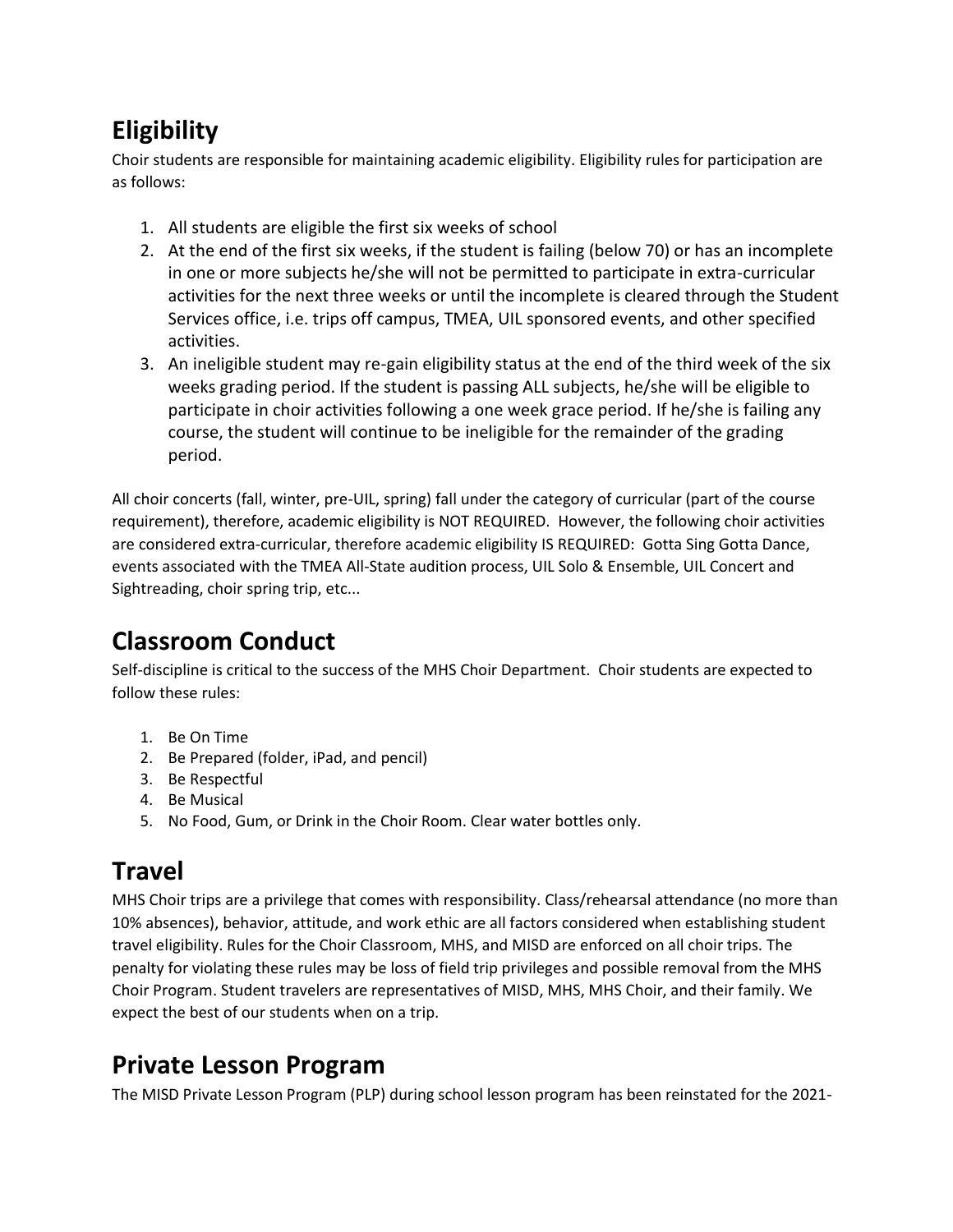22 school year. Private lessons are still encouraged, but must occur after school hours. There is a per lesson fee of \$20.00 and must be paid monthly in advance. Payment will be made directly to the instructor. Private students will be expected to commit to lessons for a full semester/year. Lessons will be taught during choir classes, lunches and before/after school. Lessons will be taught by qualified vocal instructors selected by the MISD Fine Arts Department. Information and Application Forms are available on the MHS Choir webpage and the MISD Fine Arts webpage. For more information, see Mr. Rice.

# **Performance Attire (Spring semester)**

Choir uniforms create a professional look for concerts. All choirs will wear uniforms provided by MISD. These uniforms are the property of the Midway Choir Department. **Choir Performance Dress Expectation:**

1. All women will wear a MISD-issued black formal dress for performances. Black, low-heeled, closedtoe dress shoes must be purchased by the student.

2. All men will wear a MISD-issued black tuxedo jacket, black slacks, black dress shirt, and long black tie. Black dress shoes and socks must be provided by the student.

**Each choir member will receive their uniform in a MHS Choir hanging bag. This bag is part of the uniform and must be returned when the uniform is returned. During the year, students are expected to store and maintain the uniform on their own. Uniforms must be returned the day after the spring concert.**

**MHS CHOIR TUXES AND DRESSES MAY NOT BE WORN FOR NON-CHOIR FUNCTIONS WITHOUT PERMISSION FROM DIRECTOR.**

# **Midway Choir Booster Organization**

Parents of choir members are invited to join the MHS Choir Boosters at the beginning of each year. This organization is the primary support group of the MHS Choir Department. Parents may volunteer to assist in a variety of ways. Individual and Business Membership Forms are available at [https://www.midwaypantherchoir.org/boosterclub.html.](https://www.midwaypantherchoir.org/boosterclub.html) Payment may also be made online through this webpage. YOUR HELP IS NEEDED AND APPRECIATED!!!

# **Fundraising**

Fundraising projects afford students the opportunity to earn money needed for choir activities and trips. Individual profits are placed in a designated account for each student. All students are encouraged to participate in fundraising projects. No student will be denied participation due to lack of funds, however, students must make an effort to raise money to pay their expenses.